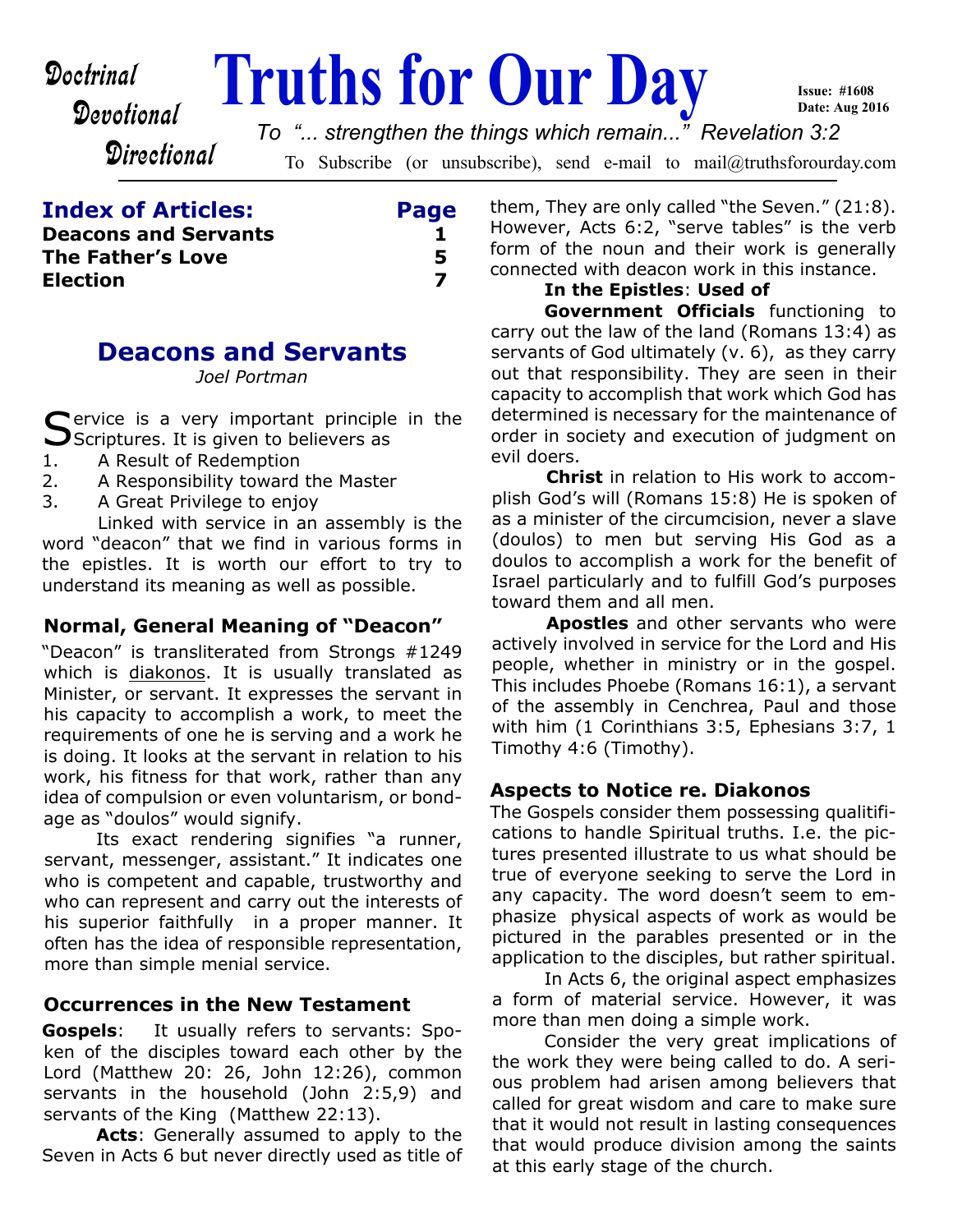# "Truths for our Day"

is a monthly publication that is freely available on the Internet and is intended to be a help to believers who appreciate the timeless truths of God's Word and who recognize the unchanging principles of God's will for His people. It is primarily intended to strengthen those who enjoy fellowship in local assemblies of believers who are gathered to the Name of the Lord Jesus Christ alone.

**Editor and Publisher:** Joel Portman 1200 Forest Glen Ct. SE. Cedar Rapids, IA, 52403 Write to: mail@truthsforourday.com

All issues of "Truths for our Day" are available by clicking on the link below. This will take you to the index: **Truths For Our Day** 

# Please read this notice:

You are permitted to reprint any issue of "Truths for our Day" that you desire, either for yourself, or to share with other believers. However, if you wish to copy an individual article, we will forward your request to the copyright owner of the article to request his permission. For this reason, the format of the publication is locked to prevent unauthorized publication of articles that the author would prefer to reserve. Please do not copy them in any other way. We want to respect the ownership of all those who have written articles.

 We also hope you will let others know about "Truths for our Day" and encourage them to subscribe as well. They can do so by simply sending an e-mail to mail@truthsforourday.com

The work involved responsibly representing the entire company in the distribution of funds involved in the care of the widows who were destitute, and thus it would have personal, emotional and spiritual implications.

Notice the extremely high qualifications that the apostles expected to find in these men:

**1. Good testimony** (honest report), the same as in 1 Timothy 3:8 re. deacons. They must not have anything about their lives that would cause any charge against them or reproach re. the work they would be doing. It is a word related to witness or capability to be a martyr for the truth, giving faithful testimony without compromise. Same as 16:2, re. Timothy and 22:12 re. Ananias from all the Jews.

**2. Full of the Holy Spirit or subject to and being controlled by the Spirit.** Not carnal men or fleshly men, but those whose lives displayed spiritual power. It wasn't displayed by spiritual gift but by an entirely different thing altogether. Not by ability to perform miraculous works but by showing evidence of a life that exhibited spiritual qualities showing that one is subject to spiritual control, displaying fruit that would give evidence to it.

**3. Characterized by Wisdom**. Possessing excellence in attitude and action. This included knowledge and godliness, striving after the highest by the best means. It expresses a proper outlook on life that applies spiritual, eternal principles to decisions, priorities, ambitions and expectations. It is the characteristic of taking account of knowledge and observations and resolving conflicts and difficulties in a spiritual context with the proper application of truth to every aspect.

**Notice the further expression of their work**. It was a work that went beyond the function of supplying physical necessities to that which fulfilled spiritual responsibilities in testimony, and it was primarily exemplified in Stephen and Philip.

We learn from this that deacon work is more than simple physical assistance in a local assembly, more than the "menial" tasks such as cleaning the hall or arranging the chairs. It is a work that involves representation of the assembly, responsibility in serious matters, the expression and fulfilling of which requires spiritual qualities.

Thank you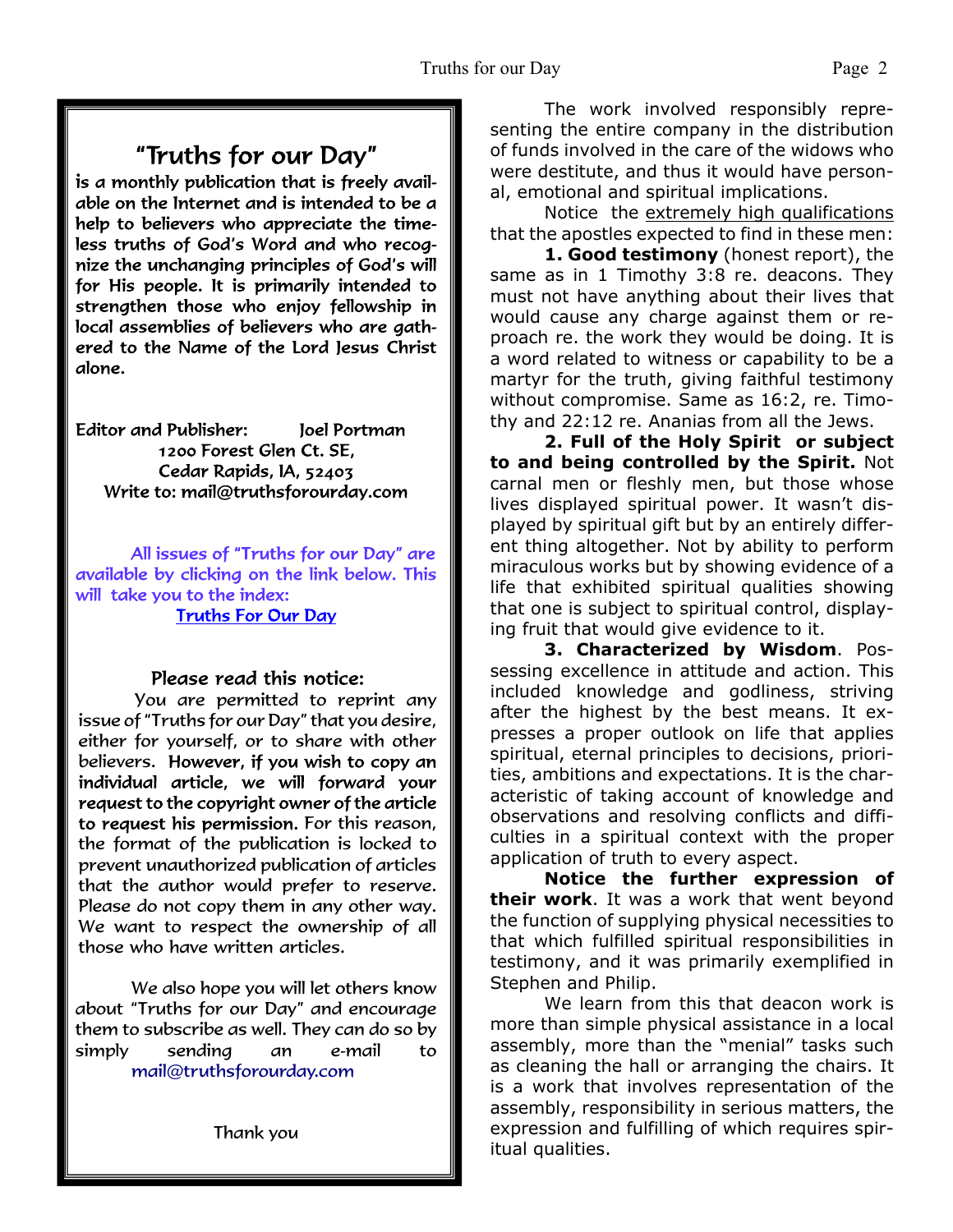If this were not so, then it would be necessary to require that anyone who does anything of any nature in an assembly must possess spiritual qualities that are called for in the New Testament regarding deacons. Either that or one must lower the standard to enable those not so qualified to serve.

# **Its Usage in The Epistles**

The verb form (#1247) is used in several ways that would involve physical ministry as well as spiritual.

 Romans 15:25. Paul going to Jerusalem to minister to the saints (material help)

 2 Corinthians 8:19 etc., collection of the gift for the assistance of the Jewish saints.

 2 Timothy 1:18 Onesiphorus and his service to Paul when he was in prison in Rome.

 Philemon 18 regarding Onesimus who might have served Paul when in prison.

#### **The Noun, (#1249) diakonos, is used**

 For Satan's servants carrying out his bidding (2 Corinthians 11:15)

For Governing agents (Romans 13)

For Christ toward Israel (Romans 15:8)

 For the Apostles and others with them who were serving the Lord in a spiritual capacity. (as noted above)

#### **Conclusion:**

Primary emphasis in the epistles is on those who fulfill a spiritual work that represents Christ in ministry of the Word to sinners as well as to saints. This is entirely true in passages that speak of a deacon in service toward a local assembly. There never seems to be any aspect of this truth that involves what we might think of as deacon or service work in the more menial aspects of it.

**However**, one cannot totally rule out the other physical aspects of material service to the saints. It does seem that in relation to assembly function, this is not the primary teaching and if it is in any case, it is in a capacity that involves responsibility and representation of the assembly as a whole, i.e., handling of assembly finances, writing assembly letters, or serving in a capacity that represents the assembly in its collective aspect.

# **Qualifications in 1 Timothy 3**

Note first of all that the deacons in this passage are directly linked with the overseers or elderhood. In this sense, it might be noted that they likely are those who labor with the elders in the responsible care of the assembly. Elders carry out spiritual pastoring and shepherding care while deacons represent spiritual ministry or service to the saints. So these are the individuals who function in their own spiritual capacity as the active arm of church government and ministry to uphold and enable the saints in their collective functions for the Lord.

The qualifications are very high, almost the same in certain areas as that of elders.

"LIKEWISE.." or "in like manner" indicates that these are similar to the elder in the high standards that are expected. With these high standards, there would be corresponding care needed to identify them.

# **NINE QUALIFICATIONS Listed**

**1. Grave,** inspiring awe, respect, means venerable and recognized for qualities. In Philippians 4:8 it is translated "Honest." He has a serious bearing that causes his ministry to have weight among those who hear him. More than an "outward appearance" or something put on, it is the character of the man, being seen in his life before others.

**2. Not Double-tongued but consistent in speech.** Only here in New Testament. It implies not speaking to cater to individuals, saying one thing to one person, another to others. Righteous in speech, dependable.

**3. Not given to much wine, or temperate,** having physical desires under control. In the environment where wine was a normal drink, and usually diluted, he was not known to linger over or be one to drink much. Examples in Scripture show the dangers in judgment that resulted. It could also indicate in a broader sense, that he is not a man given to appetite or self-indulgence in his life.

**4. Not greedy of money** This is a quality of an Elder also; not ambitious for monetary gain, or occupied with materialism and all that is associated with it. He doesn't have a covetous spirit, regardless of whether he has money or not. Not a "Money Lover."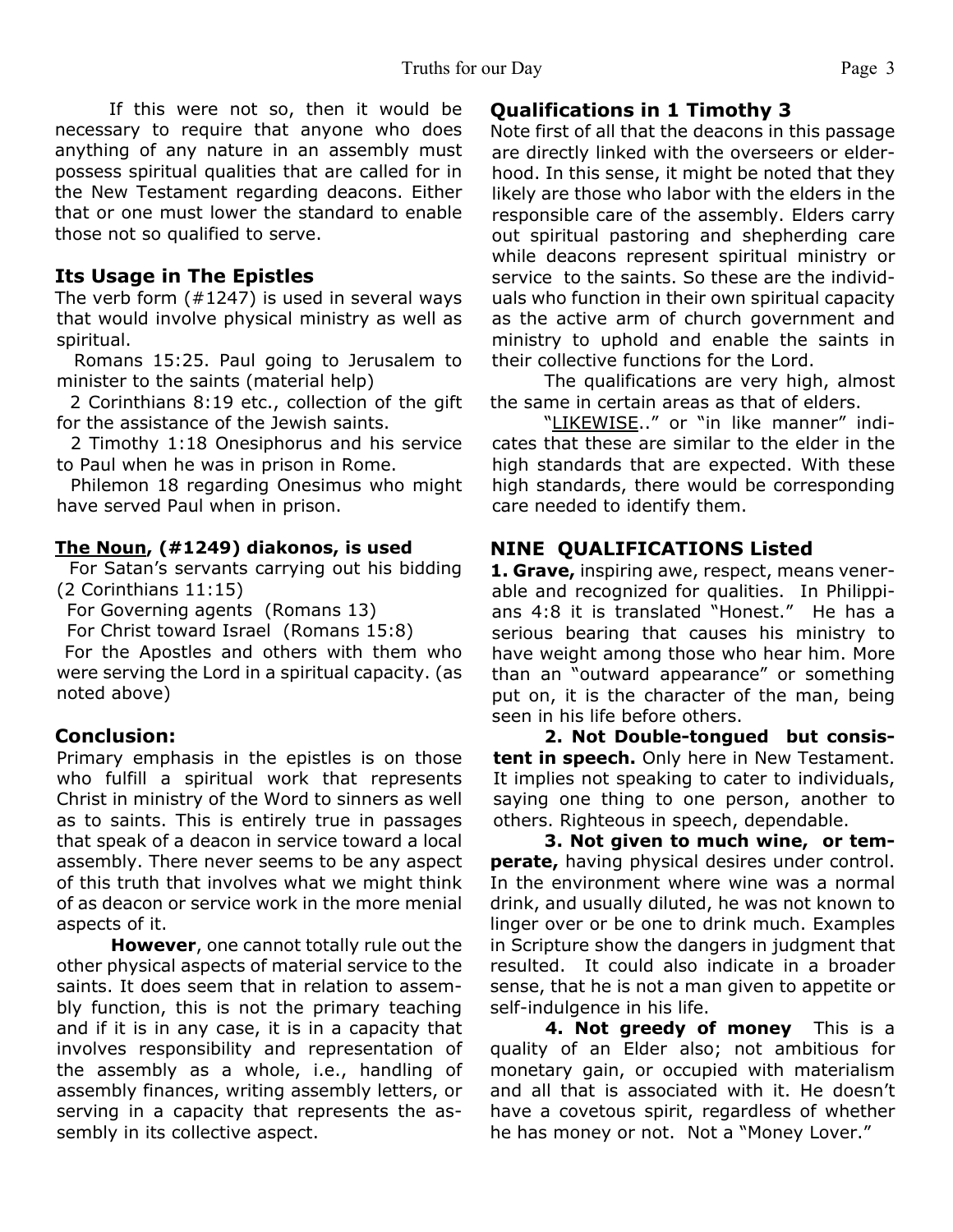**5. Clear in Doctrine** with a Consistent life that supports genuine convictions. Needs to have a life that supports that truth, showing that he is genuine, holding fast the truth he preaches or teaches. His conscience is pure, undefiled by knowledge that he is not practicing what he preaches.

Steadfast adherence to truth of God's Word. If teaching, his teaching must be consistent with truth of God and be dependable. In this regard, he must have studied and learned truth, able to handle it properly and with some understanding so it might be profitable to his hearers.

**6. Proven** or tested by various functions of lesser importance, shown to be faithful by previous conditions of life.

**7. Found Blameless** or without ground for any charge against them by others. Inconsistencies of any importance in his life would hinder effectiveness of ministry and dependability of practical functions to the assembly.

Does not Mean that he is PERFECT! However, it does mean more than just being cleared of charges; it is that no charge has been made against him that is valid.

**8. Husbands of one wife** or, as elders, devoted and involved with only one woman in his life. Not a philanderer or flirtatious person but faithful to only one woman who is his wife. Not necessary that he be married, though language of vs. 11 seems to indicate he is.

**9. Ruling house and family well** as an evidence of his ability to exemplify Christian standards and lead properly in his own family, maintaining order so that his own testimony is evident.

**Vs. 11** intervenes and has different interpretations. Some think it refers to women deacons, but that is relatively hard to support from the substance of the text as well as from the pattern of the early church. **Phoebe** might be mentioned in this regard, but exactly what her function was in the assembly and what type of work she maintained is hard to say. She may be seen as a servant of the assembly in the more general sense as is already observed.

Certainly, if sisters teach in the Sunday School, then they should also meet the requirements of a deacon.

Spiritual qualifications and the position of the passage along with its wording seems to indicate clearly that Paul is referring to the wives of deacons. If this is true, and I believe it is primarily the intent of the passage, then it indicates that such men must have a wife who reflects his own spiritual qualities and is a suitable companion to help him in his work. This would be particularly true if, (and likely is), they would assist their husbands in any ministry involving sisters of the assembly.

But it is also indicates that the respect and weight that a deacon's ministry would have is linked with the demeanor and spiritual quality of his own wife. A lack of this would be a hindrance to his ability to function properly and effectively for the work of the Lord in the local assembly.

#### **Work of a Deacon**

In 1 Timothy 3:8, "the deacons" is literally, "those who serve." They would correspond to the Levites who assisted the priests in their service in the holy place and in teaching the law to the people. This service has various capacities, but must be seen as any sphere of particular service toward the entire assembly that carries with it any responsibility or representative capacity.

It would involve (among others):

**1.** Handling assembly funds for the assembly.

**2.** Writing letters on behalf of assembly. This is not necessarily the work of elders.

**3.** Serving the saints in their needs as they might represent the assembly in its service toward the needy.

**4.** Ministry of the Word to teach the saints.

**5.** Teaching Sunday School as this represents a function of the assembly to teach the young.

**6.** Preaching the gospel might also come under this list, though this is not necessarily an assembly function, but falls more within the area of evangelistic qualifications.

**7.** Public service for the assembly such as handing out books, greeting people at the door, functioning so as to represent the assembly in its service.

One conclusion seems to be that there are areas of assembly service that don't fall under the definition of "deacon work." They are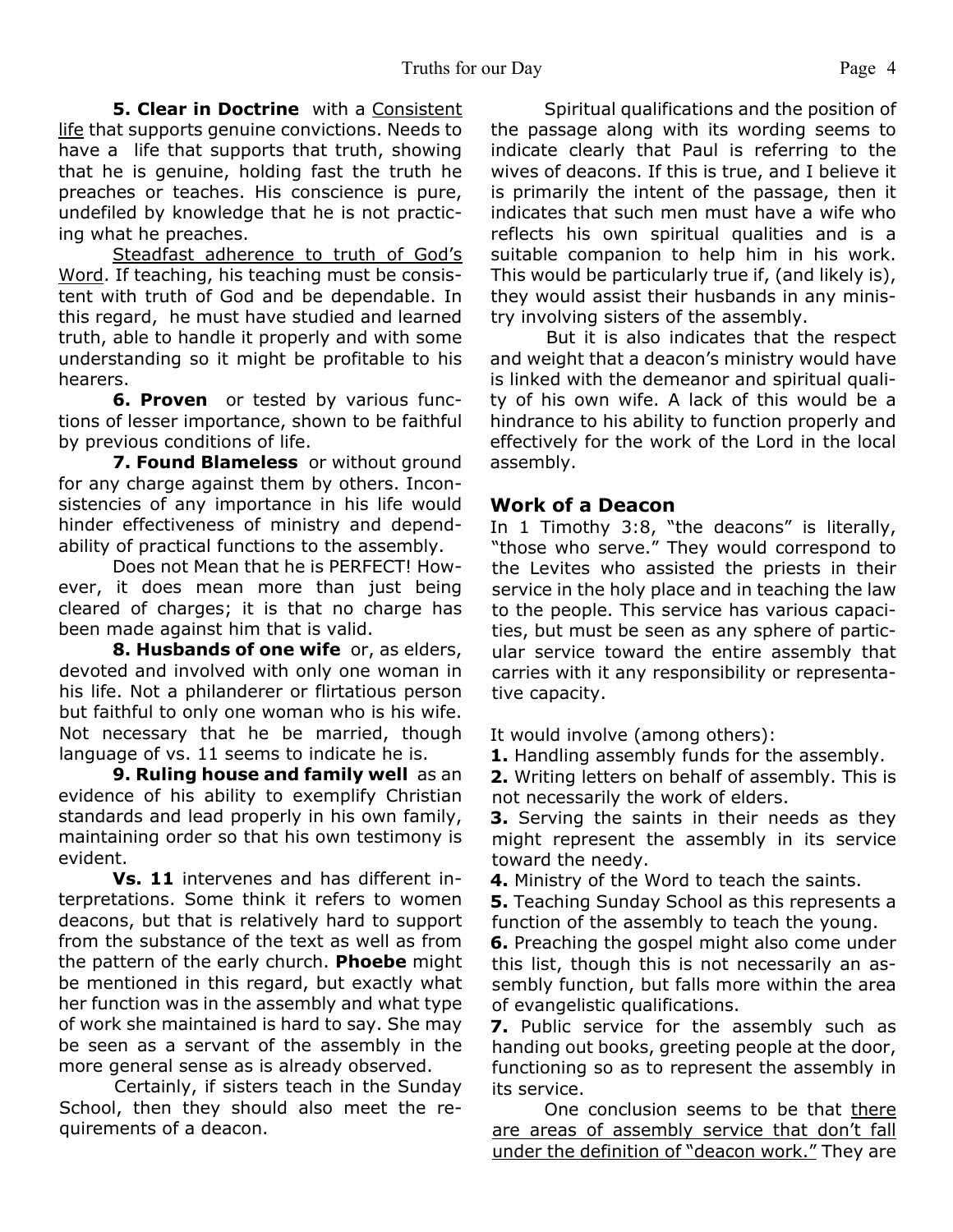areas of work and involvement that can include every believer in fellowship in the assembly so that there is a sphere of service for all to do.

Not all qualify for what might be truly called Deacon work. Each one of the Lord's people should be exercised to function in whatever capacity they are qualified for and recognized in. We often want some "higher level" of service but are not willing to assist the Lord's people in what might not call for as much recognition.

#### **Concerning Issues**

It's possible that by opening up areas of what is truly deacon work to those who are not qualified spiritually and scripturally lowers the requirements for such work. When such work involving a requirement for spiritual qualifications is done by those who are not exercised to maintain and display qualifications of the Scripture, that work doesn't have the effect and result that it should have, and is "cheapened" in that degree.

This is not intended to discourage saints from such service but rather to challenge us to uphold and strengthen the standard for it. We can fail to be exercised in this way, so that the result is a continual decline that accommodates itself to changes to the point of accepting as normal what is really abnormal! The result is a further decline that inevitably results in ruin of a local assembly.

Calling simple service of doing physical tasks about the hall "Deacon work" takes away from what that work should require. If this is deacon work, then only deacons who fulfill the qualifications should do it. However, we have seen that there is work of a physical nature that can be done by every believer and in which we should all be involved.

#### **Conclusion**

The purpose of this study is to stir up our hearts, especially those of younger believers, to recognize the high standards God expects for spiritual service, so that we might seek to develop and to display qualities that will make our service effective to the saints and for the Lord, and which will preserve the character of the assembly.

Not all will agree with what has been

written here, but it is presented for our consideration and to seek to enhance our study of this important work in an assembly.

We must remember what has been taught us in the past: The platform of the assembly, or any other responsible teaching function, is not open to every person. Neither is it restricted to only a small class of individuals. It is the responsibility of elders to maintain the standards for such spiritual service by their example and teaching so that the character and quality of the assembly might be strengthened and preserved in a degenerating world.

# **The Father's Love**

*W. J. Hawking* ("The Son of His Love")

Undoubtedly the love of the Father is the<br>most exalted theme in the revelation of most exalted theme in the revelation of Christianity. "Behold what manner of love the Father hath bestowed upon us that we should be called the sons [children] of God" 1 John 3:1. The love of the Father specially irradiates the family circle of grace. The love of God is for the whole world in its illimitable measure, and is proclaimed to all men for the ears of faith. "God so loved the world that He gave His Only-begotten Son that whosoever believeth in Him should not perish but have everlasting life" (John 3:16). And nothing can separate those who believe from the love of God which is in Christ Jesus our Lord (Romans 8:39). But the Father's love!

#### **What Manner of Love?**

What sort of love, then, is it that the Father has given us, and that we are exhorted to behold? Is it a love which was awakened and even caused by our dire need? We are too apt to assume hastily and somewhat selfishly that the Father's love derives its special character from the fact that we, the sinful and unworthy subjects of divine grace, are, because of its abounding energy, enabled to stand before Him in the relationship of beloved children. And if this is our only viewpoint of His love, we may learn perhaps a little of its depths, but we shall miss its invisible heights altogether, as well as its boundless length and breadth. No, love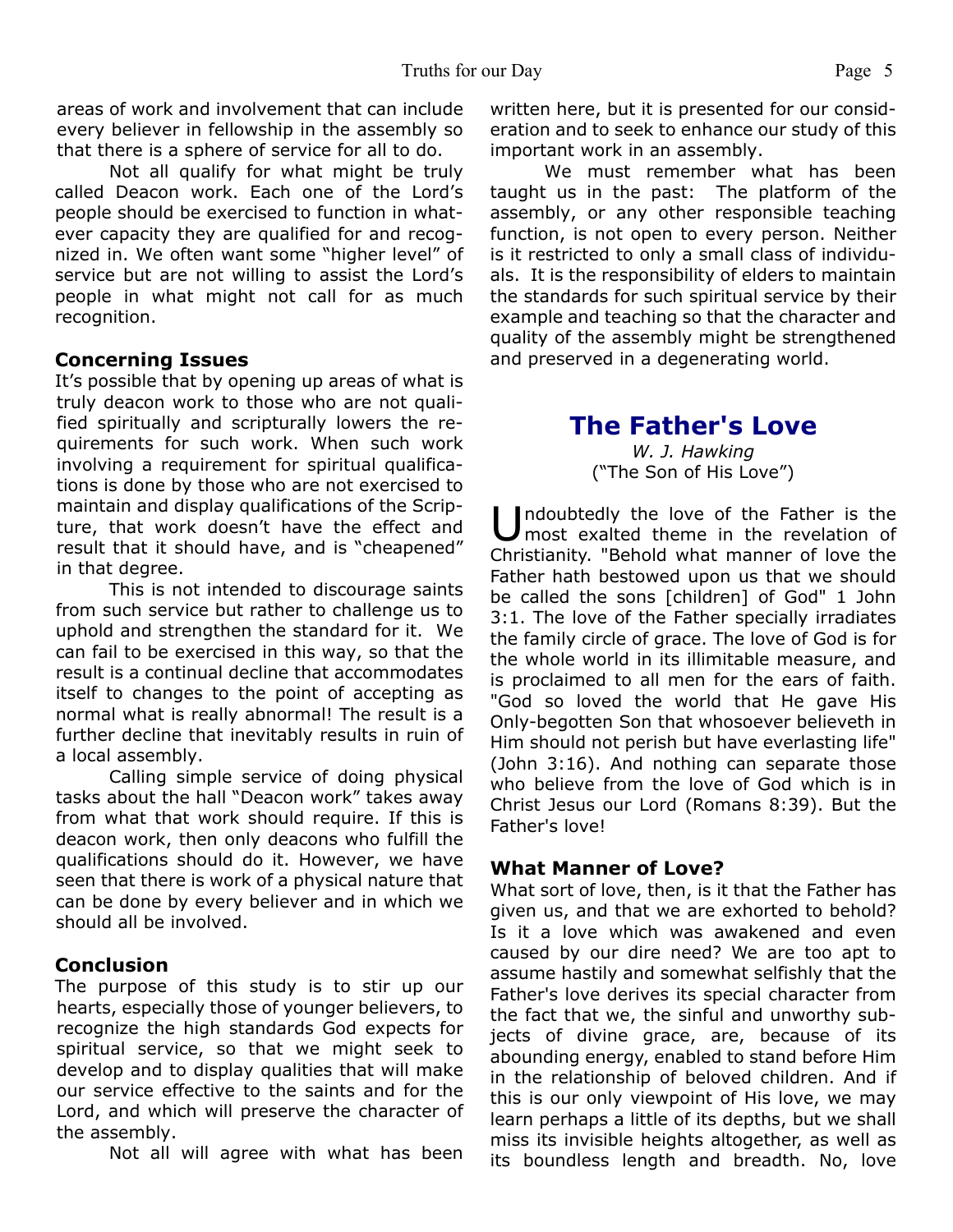receives its prime quality from the Lover rather than from the loved one. And our highest joy, therefore, is not that we are the objects of divine love, though we should never forget the love that made us and calls us the children of God. We who know Him that is from the beginning rejoice, not only in the love that is of God, but in the God Who is love (1 John 4:7-8) , in Him Who loves as only the God Who is love can love. Moreover, in a deeper intimacy still, we bless the Father, not merely, nor even chiefly, because we are loved of Him, but because the Father Himself loves us, and because He loves us as only the Father Who is God can love. The Father's love!

# **Incomprehensible Love**

Here it would be fitting to pause in adoring contemplation of the Father Whose love has been revealed to us. And we may also ask ourselves whether we really understand "what manner" of love the Father's is. We speak to one another of His love, we sing of that love, we rejoice in that love, but what do we know of the extent and manner of that love? We believe sometimes that the tiny vessels of our poor hearts are filled to overflowing with that love; but can we take the measure of its "ocean fullness" from our own conception or experience of it?

 It is useless, of course, to attempt to measure the love of God by man's cubits and ephahs, and yet how can we worship the Father in spirit and truth unless we know "what manner" of love He has bestowed upon us? Its staggering immensity may fill us with amazement, as the disciples were amazed when they beheld the behaviour of the Lord in the tempest, saying, "What manner of man is this that even the winds and the sea obey him?" Matthew 8:27. The mighty power of the Lord bewildered them, but astonishment is not the worship in spirit and in truth which the Father seeks from His worshippers.

# **The Father's love learned in the Son**

But we who are begotten of God ought not to be bewildered by the love of the Father. Its greatness may be, and is, utterly beyond our comprehension, but its beauty and its sweetness are not beyond our contemplation and delight, for we behold the blessedness of the Father's name revealed in the soft radiance of the Son. Whoever has seen the Son has seen the Father. Jesus said to Philip, "Believest thou not that I am in the Father, and the Father in Me?" (John 14:10.) In the Son therefore we know the Father, and in the Son we learn the Father's love, which otherwise would baffle our understanding and overwhelm our hearts.

 We ought not to lose sight altogether of the fact that the love of God the Father is in itself, abstractedly, an incomprehensible subject to us. This humbles us. We cannot describe His love to others nor communicate to them its sweetness. We cannot understand it even for ourselves. At the same time the knowledge of the Father is characteristic of the youngest in the family of God: "I write to you, little children [babes], because ye have known the Father" (1 John 2:13). The newly-begotten are here said to be in a place of realized relationship to God the Father. The babes even know that One is their Father, even God, and also that they are dependent upon Him for divine nature and its nurture, for love and for counsel. How could they know the Father's love apart from the Son?

#### **God Unseen, the Father Declared**

We are now considering especially the love of the Father, made known to us in the New Testament. God is the general name of the Deity, reflecting His absolute nature as the self-subsisting One, beyond creature knowledge. But the name, Father, implies the name, Son, also, the two being correlated terms. Moreover, the name, Son, implies, among other things, the most familiar acquaintance with the affections of the Father. Hence we read, "No one has seen God at any time; the only-begotten Son, Who is in the bosom of the Father, He hath declared [Him]" (John 18:1-40). The Father, therefore, is now made known.

 In this instructive passage both names, God and Father, occur. On the one hand, the inscrutability of God in His essential Being is first stated; "dwelling in unapproachable light; Whom no man has seen, nor is able to see," as it is expressed in another place (1 Timothy 6:15-16). On the other hand, the same text shows that what the creature could not by any means discover has been made known by the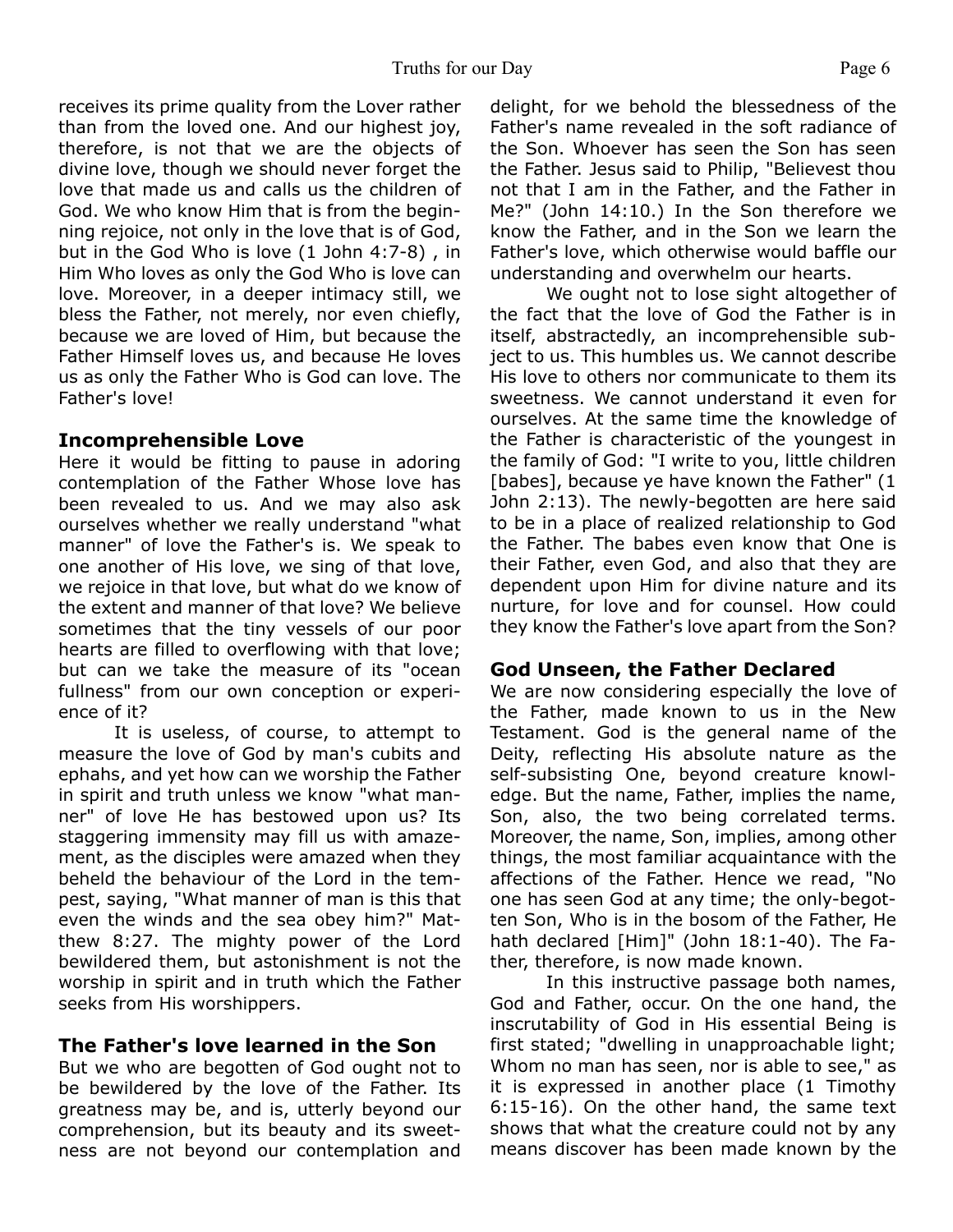Son, Who alone knew Him, being the Onlybegotten Son in the bosom of the Father. Marvelous revelation this! for it includes not only God's hand in its omnipotent power, not only God's mind in omniscient wisdom and knowledge, but also, and chiefly in this passage, God's heart in its infinite and eternal love as the Father.

"Yet deeper, if a calmer, joy The Father's love shall raise, And every heart find sweet employ In His eternal praise.

Nor is its sweetness, now unknown, Well proved in what is done; Our Father's love with joy we own, Revealed in Christ the Son."

#### **The Secret of the Father's Love**

Thus, the secrets of the Father's bosom are now made known, the love of the Father being declared by and in the Son.

". . . The Son Who knows — He only  $-$  all His love; . . . Dwells in His bosom; knoweth all That in that bosom lies; And came to earth to make it known That we might share His joys."

 Who indeed, save the Son of God, could know the heart of God? Who, save the Onlybegotten Son, could interpret to man the profound emotions of the Godhead? There is an unfathomable depth of riches in the wisdom and knowledge of God; His judgments are unsearchable; His ways are untraceable (Romans 11:33). But how much more intimately associated with the mysteries of the Godhead is the love of the Father! for God Himself is love (1 John 4:8, 1 John 4:16) as truly and absolutely as God is light (1 John 1:5).

 Competency to undertake the revelation of this love of the Father is found alone in Him Who is described in the brief phraseology of John 1:18 as "the only-begotten Son, Who is in the bosom of the Father." Love is essentially comprehended in the relationships of Father and Son. "The Father loves the Son, and has given all things [to be] in His hand" (John 3:35). "That the world may know that I [the Son] love the Father, and as the Father has commanded Me, thus I do" (John 14:31). There was, therefore, according to the testimony of the Son Himself on earth, mutual love between the Father and the Son. Nor was this love a new experience to the Son, for He also declared, "Thou [the Father] lovedst Me before the foundation of the world" (John 17:24), thereby revealing Himself as the Eternal Son of the Father's love.

# **Election**

By *Dr. H. A. Cameron* Romans 9, 1 Peter 1, Jude 4.

In dealing with the doctrine of election we<br>approach a study that is both difficult and **T**n dealing with the doctrine of election we dangerous. Observe that I say study; the doctrine itself is of God and must necessarily be profitable, but it is one of the deep things of God and hence the difficulty in its study, and, handled as it has been by some without the due consideration of counterbalancing truths, the examination has proved to be one fraught with danger. We stand as it were at the portal of the counsel-chambers of God, and are privileged to hear a little of the Divine purposes, enough to awaken deep interest, but enough also to convince us that our finite minds cannot grasp the infinite upon which the doctrine launches us. We must ever remember that election has to do with God's own rule as to His own procedure, His Divine will and work; and our attitude is absolutely receptive, neither altering, nor adding to nor taking from His words upon the matter.

 The truth of election is "children's bread" and as such it is nothing to be refused but rather to be received with thanksgiving. But it is in one sense, "bread to be eaten in secret" and how pleasant it is while thus partaken of. When, however, instead of nourishing the soul it is made a means by which to choke ourselves or others, there is something wrong with our handling of it, and the one who dispenses it in such fashion is not giving the household its food in due season.

"General" Booth, on one occasion, made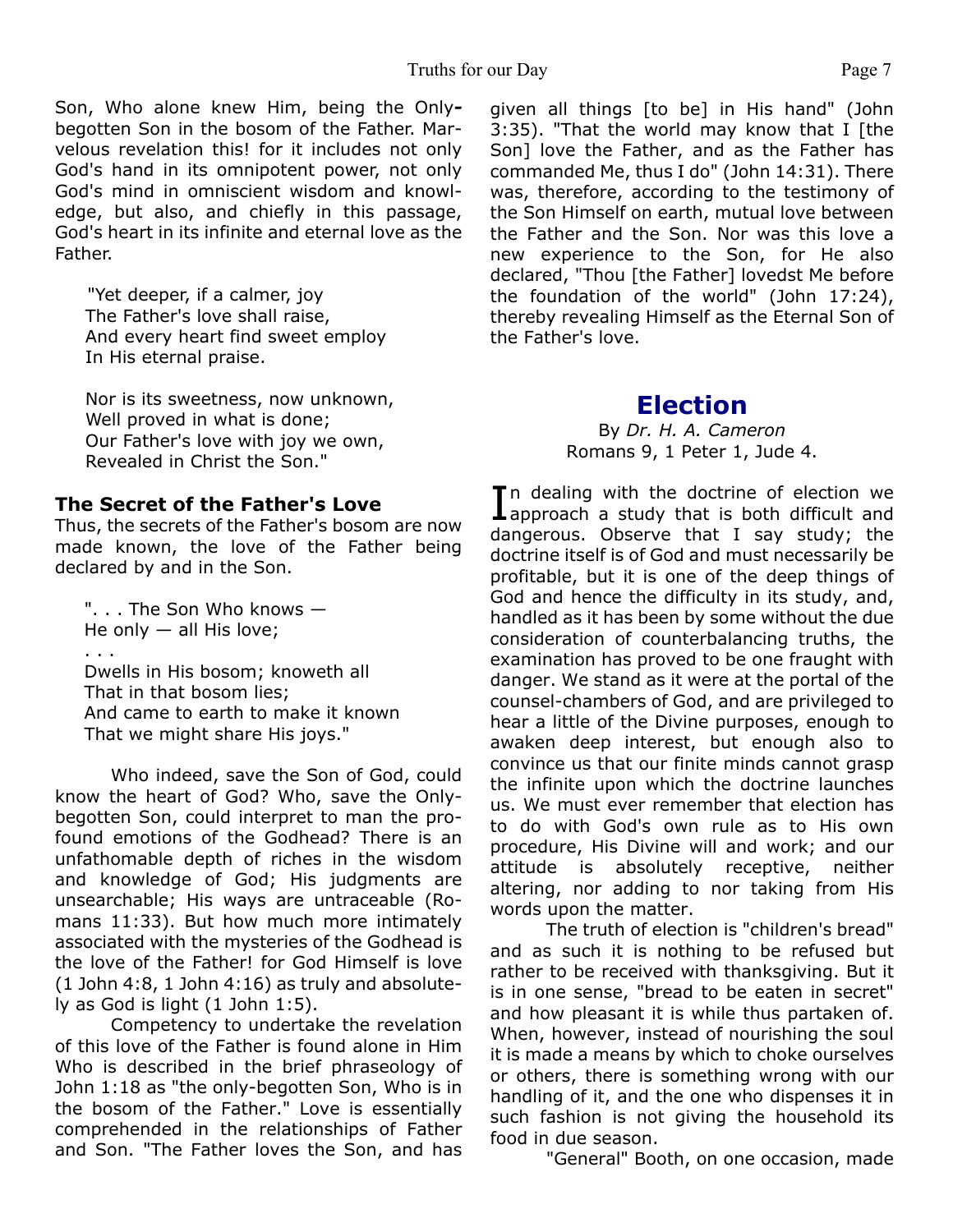a remark which is appropriate here; said he: "When I eat fish I am extremely careful not to get the bones stuck in my throat. First of all I separate the meat from the bones and having put these entirely aside, I proceed to eat the meat. Then when I have finished that, I return to the bones and pick them. So I do with difficulties in the Bible. I first take good care that they do not choke me, but after I have absorbed what is undoubtedly the meat of the matter, the simple and plain nourishment connected with the doctrine, I take my time in picking the bones of contention."

 That the doctrine of election is one of the difficult problems in the Scriptures, is quite in keeping with the fact that it is related to the eternal counsels of God and must necessarily be far above our comprehension because of our human limitations. Nevertheless we bow to the truth of it, and with all saints say "Amen" to everything pertaining thereto which God has graciously revealed.

 That God, in a mode consistent with His attributes of justice, grace, holiness and mercy, eternally elected, foreknew, foreordained, predestinated, the things which to us become known and seen as events in time, is a truth which should commend itself to every man's conscience. For, to be God, He must necessarily be both Omnipotent and Omniscient. Herein therefore lies no difficulty. It is only when, to our limited understanding, that doctrine seems to impinge upon a truth equally and as clearly revealed, namely man's free agency, that the difficulty arises. That both are scriptural truths is undeniable, that they are mutually opposed seems to us just as undeniable. There is but one way open to us, and that is to make the second proposition a part of the first; only thus can we satisfactorily grasp for practical purposes the truth of both. The Confession of Faith declares that "God hath foreordained whatsoever cometh to pass:" therefore if man has a free will (and the Scriptures everywhere teach it) then it follows that God hath foreordained the freedom of man's will. Without attempting therefore to explain or reconcile what seems to us contradictory, we bow to both as truths revealed in the Word of God.

 It has been asked, "Where do you stand theologically? Are you Calvinists or Arminians?" Our answer must be "Yes, No, Both, Neither." For example we denounce the doctrine of reprobation (that God hath foreordained certain men to eternal perdition) as enunciated by hyper-Calvinists, and repudiate it as a horrible untruth. But while we thus part with Calvinism there is much in that system which we endorse. On the other hand we agree with Arminians in the proclamation of free grace but renounce their "falling away" doctrine, for we hold tenaciously, with the Calvinists, to the scriptural teaching of the final perseverance of the saints, the elect of God, the eternal security of the believer.

 Many years ago there was in the city of Detroit a man named Cameron who styled himself "the Church tramp." He made it his business to visit representative denominations and listen to the various preachers with their varied presentation of the doctrines of Christianity, and from the material he thus gathered, this clerical critic (for he himself was a clergyman) wrote articles for the Detroit News, giving a summing up and review of what he had heard. In his wanderings he visited the Gospel Tent on Grand River Ave. during a series of meetings conducted by Mr. Muir and Dr. Martin. His criticism was very friendly, taking up the manner of the evangelists (he called Dr. Martin "John," and described Mr. Muir as "Peter") and the hearty singing of the hymns, but when he came to classify the preachers theologically he had some difficulty in placing them, finally deciding in his mind that they were "low Calvinists and high Arminians." Perhaps to those versed in theological discrimination that is about where we stand, but we prefer to describe ourselves by the divinely-called name of "Christians". We belong to neither school but seek to walk in the midst of the paths of judgment.

 Now because some have forced the doctrine beyond the limits which God hath assigned it in the Scriptures, they have intruded into those things which they have not seen. It is disastrous to be wise above that which is written. "The secret things belong unto the Lord our God: but those things which are revealed belong unto us." Questions such as these have engaged the attention of those who push the matter to extremes: "Did Christ die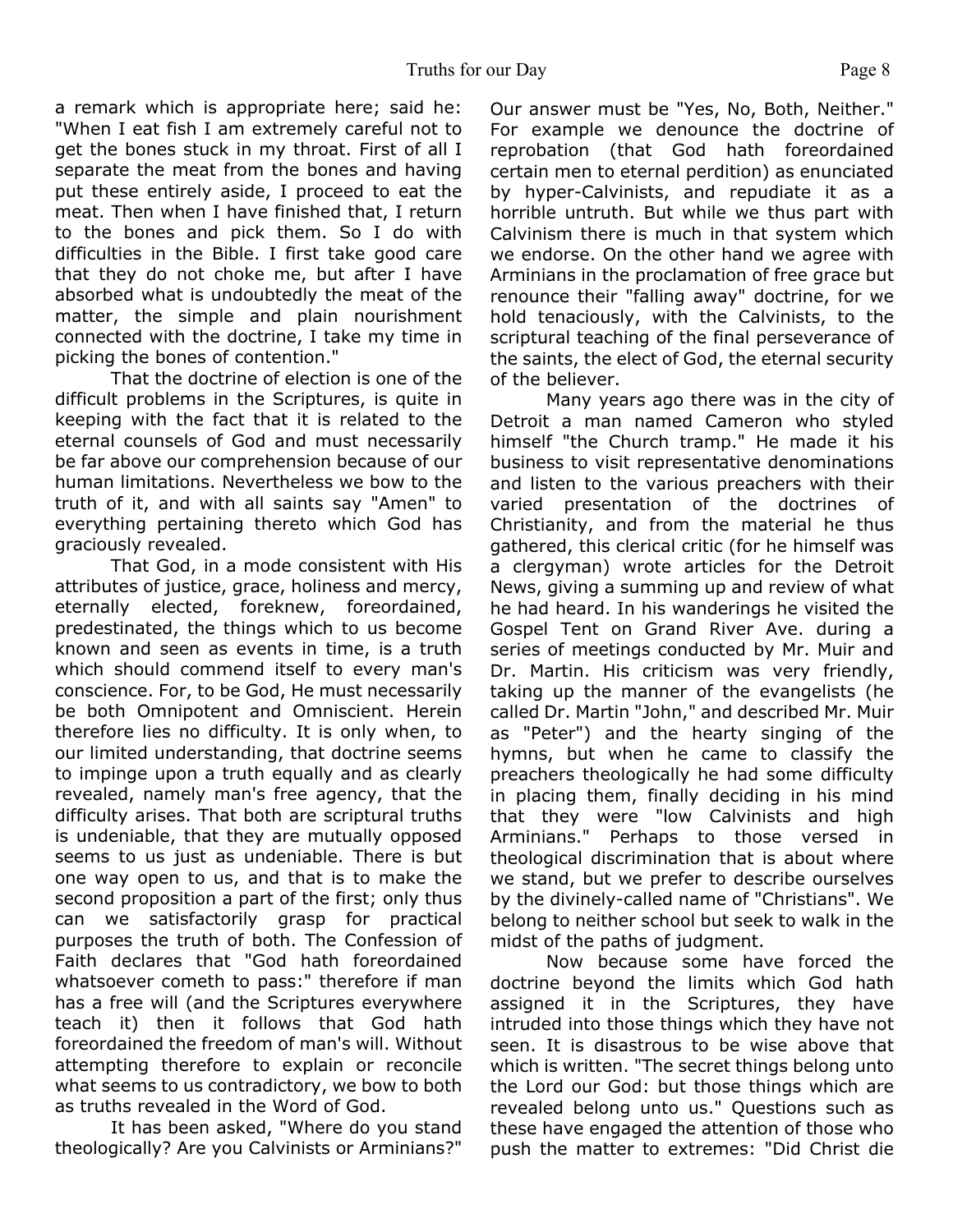only for the elect?" If so "Are we warranted in offering salvation to all?" Consequently we have the expressions coined by man, "limited atonement" and "limited offer of grace." We are therefore forced to consider (1) God's sovereignty in election to life; (2) The doctrine of reprobation as taught by hyper-Calvinists; (3) The extent of the atonement; (4) Those to whom the salvation of God may be presented for acceptance; (5) Man's free agency.

 Thankfully we turn to one Scripture which answers satisfactorily all the questions that are raised, namely John 3:16. This declaration from the lips of our Lord Jesus Christ presents God as the Author of Salvation, expressing His heart of love and grace to the unlovely, unlovable, and unloving sons of Adam's race. Herein is demonstrated His sovereignty. As a King proclaims an amnesty to the rebels in his realm, so this Monarch demonstrates His willingness to pardon in a manner worthy of His magnanimity. And upon a righteous basis doth He make this offer, for through the atonement accomplished by the Son of His love (an atonement co-extensive with the proffered mercy), His holiness is vindicated and His grace is unhindered. One barrier only remains,—the will of the creature—for salvation is conditioned upon man's acceptance or rejection. Of this salvation it has been succinctly stated "God thought it, Christ wrought it, the Spirit taught it, the Gospel brought it, faith caught it, and I've got it." Here all is simple everyday truth, and not one principle of the Word of God is violated.

# **God's sovereignty and man's responsibility.**

It is very evident that in the matter of salvation man is entirely eliminated. Ungodly, without strength, dead in trespasses and in sin, if succor comes it must be from an outside source. Hence the virtue in the name "Jesus"— Jehovah the Savior. "It is not of him that willeth, nor of him that runneth, but of God that showeth mercy." The purpose of God is to manifest His love and to dispense His mercy, and what evokes this love and mercy? Not man's will, not man's works, but God's own sovereign grace. He must be the initiator and executor of His own purposes of love. "God so loved," "In this was manifested the love of God," "God commendeth His love towards us," "We have known and believed the love ... God is love." Thus it is written, "It is not of him that willeth, nor of him that runneth, but of God that showeth mercy."

#### **Jacob and Esau.** Romans 9:10-13.

Here is a concrete case. "Jacob have I loved and Esau have I hated." A Christian went to Mr. Spurgeon once and said, "I have a difficulty." "What is it?" inquired Mr. Spurgeon. "I cannot understand," said he, "why God should say `Esau have I hated'." "That is no difficulty to me," replied the preacher, "I can well understand why God should hate Esau. What I cannot understand is, how God could love Jacob". Let us remember that the Scripture in Romans 9 is a quotation from Malachi 1, and Malachi wrote that statement 1400 years after Esau had lived and died. It was not before Esau was born and had not yet done either good or evil but centuries after his evil life, that God said, "Esau have I hated". There was abundant reason why God should thus express His hatred, for He had honored Esau by making him the first born, the possessor of the birthright, and did not Esau, in spite of all, prove himself a profane person, despising the birthright and selling it for a morsel of food? It is true that in the purpose of God, according to election, God foreordained that the blessing to Israel and to all the nations of the earth should come through Isaac and Jacob, and not through Ishmael or Esau. That was His own sovereign act, and who shall dare say that without giving account of any of His matters, He did not wisely exercise His divine right in choosing one in preference to the other to be the channel of blessing? And that He should love Jacob of all men is surely an outstanding proof of His exceeding grace not only to the worm Jacob, but to any of Adam's race who question whether such may be the thought of His heart toward them.

#### **Pharaoh**. Romans 9:17.

If certain commentators be correct the Pharaoh of the Exodus was a man of lowly birth who by a revolution in the government became the monarch of the world-empire of that day. Thus